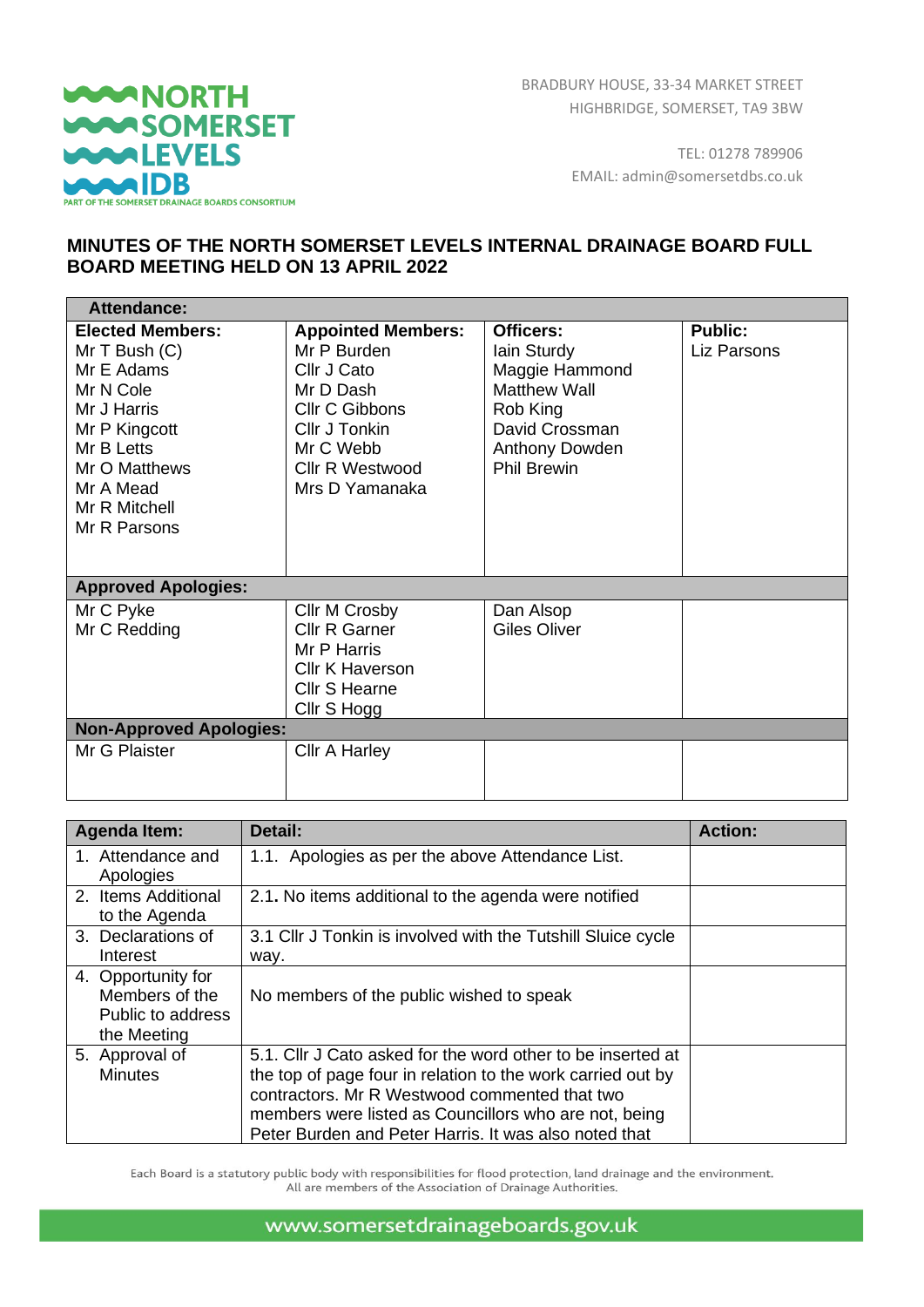|                                        | Deborah Yamanaka is a parish councillor and for clarity<br>that the title CIIr be removed.                                                                                                                                                                                                                                                                                                                                                                                                                                              |                                               |
|----------------------------------------|-----------------------------------------------------------------------------------------------------------------------------------------------------------------------------------------------------------------------------------------------------------------------------------------------------------------------------------------------------------------------------------------------------------------------------------------------------------------------------------------------------------------------------------------|-----------------------------------------------|
|                                        | Proposed by Mr J Harris, Seconded by Mr J Tonkin 'to<br>approve the minutes of the meeting held on 02 Feb<br>2022'                                                                                                                                                                                                                                                                                                                                                                                                                      | <b>RESOLUTION 1</b>                           |
|                                        | <b>Vote: unanimous</b>                                                                                                                                                                                                                                                                                                                                                                                                                                                                                                                  |                                               |
| 6. Matters Arising                     | 6.1. Anthony Dowden gave an update on the issue at St<br>Georges. It has come to light that a letter has been<br>written about another 'build over' and in a planning<br>application it was noted that the person in question must<br>not cover over a watercourse/culvert. The land drainage<br>consent issued by the Board also instructed that the<br>watercourse must not be covered over. We are unable to<br>find out who owns the land on the other side. We believe<br>that NSC are going to take action to maintain this land. | <b>Action:</b><br>20220202-2<br>ongoing       |
|                                        | 6.2 Anthony would still like to arrange a site visit when<br>Giles Oliver is back. Simon Bunn from NSC would like to<br>attend this site visit. A sub-committee was set up to<br>investigate this matter being Deborah Yamanaka, Peter<br>Burden and CIIr Richard Westwood. A site visit will be<br>arranged when Giles Oliver is back from leave.                                                                                                                                                                                      |                                               |
|                                        | 6.3. Action 20220202-1 to investigate Mill Leaze Rhyne<br>is covered in the engineering report.                                                                                                                                                                                                                                                                                                                                                                                                                                         | <b>Action:</b><br>20220202-1<br><b>Closed</b> |
| 7. Health & Safety                     | 7.1 The Acting CEO reported that there were no new<br>incidents for NSLIDB                                                                                                                                                                                                                                                                                                                                                                                                                                                              |                                               |
|                                        | 7.2 There was one incident across the consortium which<br>was a dog bite. A contractor was travelling to his<br>machine and suffered a serious dog bite. This is taken<br>seriously and a crime number has been obtained. The<br>investigation is in progress.                                                                                                                                                                                                                                                                          |                                               |
| 8. Governance &<br><b>Staff Update</b> | 8.1. Peter Burden updated the Board following a meeting<br>of the Chairs and Vice Chairs in the previous week<br>where staffing issues were discussed. He read out the<br>following bullet points that had been agreed;                                                                                                                                                                                                                                                                                                                 |                                               |
|                                        | • Iain Sturdy to be asked to continue as Interim CEO<br>and Clerk to the end of August 2022<br>• Iain Sturdy to confirm with Maggie Hammond that<br>she is happy to continue helping with deputy<br>clerking duties until assistance can be brought in.<br>• Iain Sturdy to consult with the SDBC Management<br>Committee or other suitable appointed sub-<br>committee to agree permanent future<br>management structures                                                                                                              |                                               |

Page **2** of **8**

T:\ADMIN\NSLIDB\Board Business\Full Board Meetings\Minutes\2022\13 Apr 22\2022 04 13\_NSLIDB\_Full\_Board\_Minutes REDACTED.docx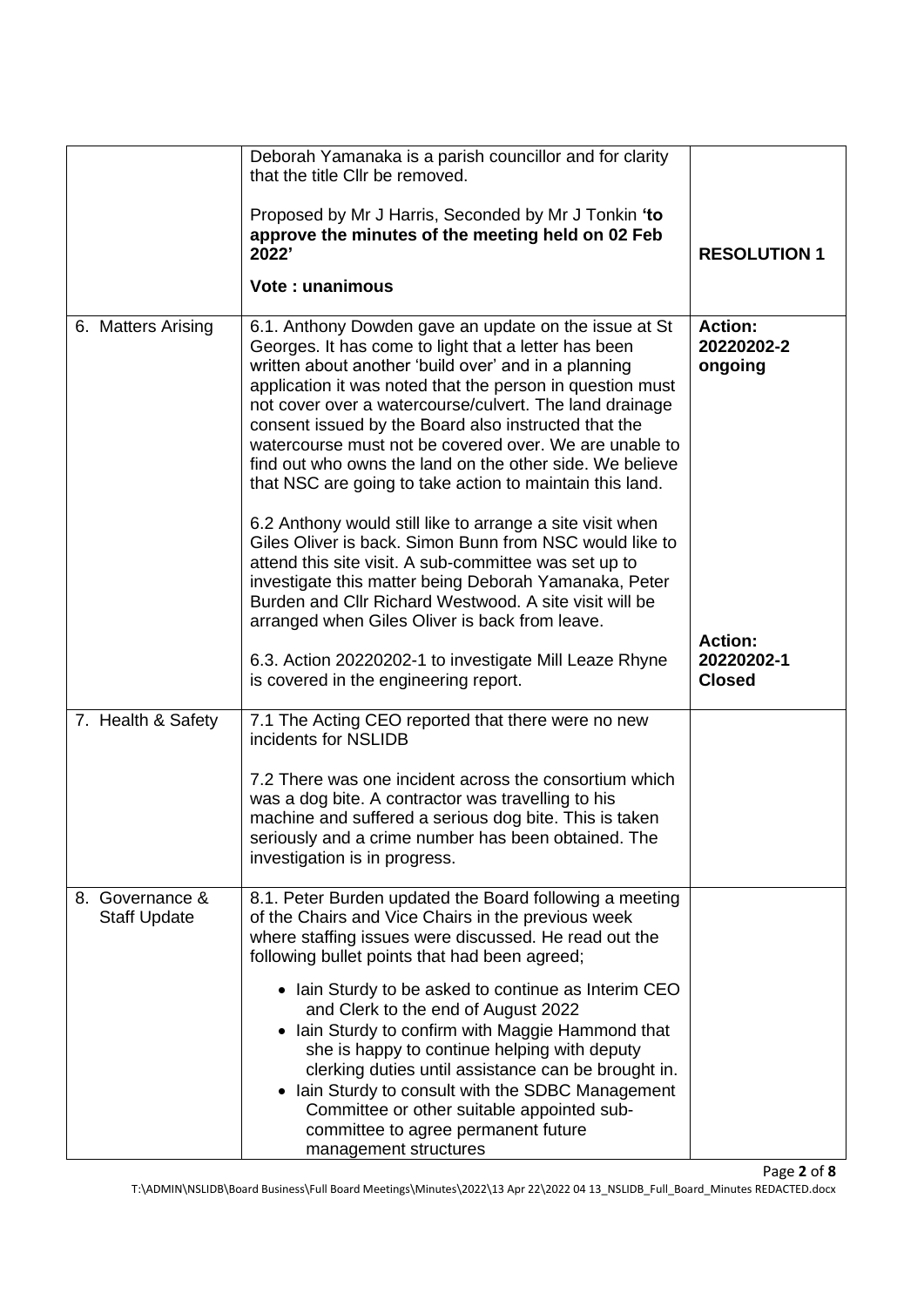|                   | • Advertise vacant management team posts<br>nationally as well as on the IDB website<br>• Iain Sturdy to work with Management Committee<br>or suitable sub-committee to prepare options for<br>the remainder of the staff structure in consultation<br>with members of staff and for those to be agreed<br>and put in place as soon as possible. |                     |
|-------------------|--------------------------------------------------------------------------------------------------------------------------------------------------------------------------------------------------------------------------------------------------------------------------------------------------------------------------------------------------|---------------------|
|                   | 8.2 The Chairman took the opportunity to thank the Vice<br>Chairman for his support that he has given. His expertise<br>was valued by the Chairman in these issues and he has<br>been a good support to the Chairman.                                                                                                                            |                     |
|                   | 8.3 The Chairman also said how well the remaining staff<br>have acted so we are able to carry out our duties. He<br>also thanked lain and Maggie especially for their hard<br>work in the difficult circumstances over the last few<br>months.                                                                                                   |                     |
|                   | 8.4 The Acting CEO reminded Board Members of the<br>Code of Conduct. If Board Members had any worries<br>they should ask either Iain, Maggie or the Chairman.                                                                                                                                                                                    |                     |
|                   | 8.5 The Acting CEO reassured the Board Members that<br>the Review had not been forgotten. The review would<br>look at resilience and places where we are 'one brick<br>thick' and we would be getting on with the review before<br>a new CEO/Clerk is recruited.                                                                                 |                     |
|                   | 8.6 John Harris agreed with lain but said that we should<br>not gold plate everything and that we should be able to<br>'dance lightly' and not become over resilient.                                                                                                                                                                            |                     |
|                   | 8.7 lain confirmed that the posts we need are for people<br>who do things and we need to invest in 'feet on the<br>ground'.                                                                                                                                                                                                                      |                     |
| 9. Finance Report | 8.1. Maggie Hammond, Dir. Fin confirmed all banks have<br>been reconciled up to 28 Feb 2022                                                                                                                                                                                                                                                      |                     |
|                   | 8.2. Maggie spoke about the procurement of Internal<br>Auditors and how difficult it has been in this round to<br>obtain tenders due to the lack of qualified auditors.                                                                                                                                                                          |                     |
|                   | Maggie confirmed that TIAA would test the processes<br>and procedures of the Consortium and that the budget<br>should be sufficient across all three boards.                                                                                                                                                                                     |                     |
|                   | Proposed by Mr P Burden, Seconded by Mr R Mitchell<br>'to appoint TIAA as Internal Auditors for the Board<br>until 31 March 2025'                                                                                                                                                                                                                |                     |
|                   | <b>Vote: unanimous</b>                                                                                                                                                                                                                                                                                                                           | <b>RESOLUTION 2</b> |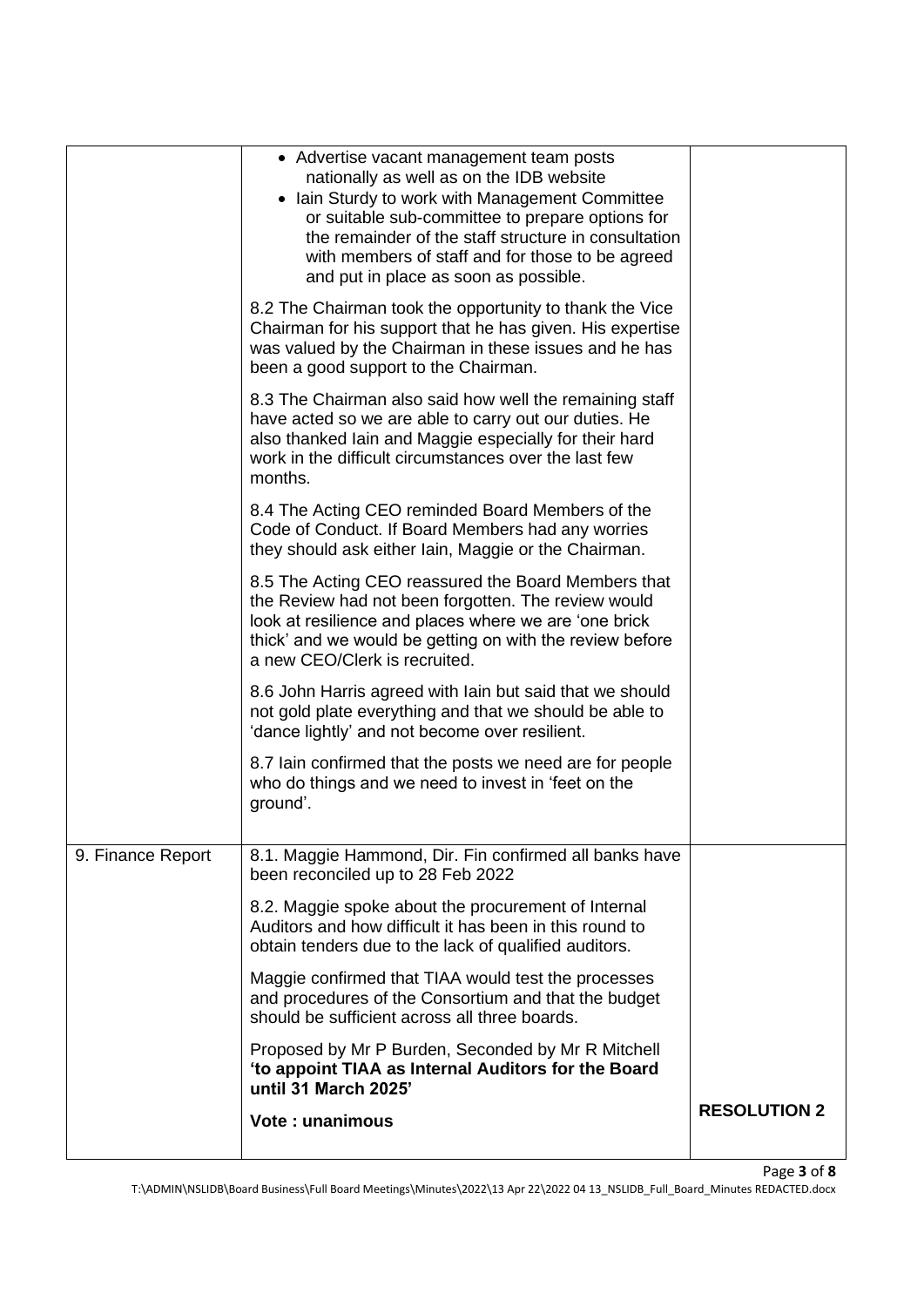|                           | 8.3. Dir. Fin gave an update on the drainage rates<br>reporting the year end balance of £5,669.34. There are<br>13 accounts with a total credit balance of £447.10 and<br>41 accounts with a total debit balance of £6,116.44. The<br>top five accounts were shared with the Board and shows<br>that they account for £4,404.53 of the outstanding<br>balance at 31 March 2022.<br>8.4. Dir. Fin also informed the Board that the Drainage<br>Rate demands would be posted this week and if any<br>Board Members were approached by rate payers who<br>were struggling to pay to ask them to call the office.<br>Payment plans can be agreed and it was better to get<br>the money in over a few months than get nothing and<br>could avoid court costs being added to the balance |                     |
|---------------------------|------------------------------------------------------------------------------------------------------------------------------------------------------------------------------------------------------------------------------------------------------------------------------------------------------------------------------------------------------------------------------------------------------------------------------------------------------------------------------------------------------------------------------------------------------------------------------------------------------------------------------------------------------------------------------------------------------------------------------------------------------------------------------------|---------------------|
| 10. Engineering &         | owed.<br>10.1 The Chairman introduced Matthew Wall, Contracts                                                                                                                                                                                                                                                                                                                                                                                                                                                                                                                                                                                                                                                                                                                      |                     |
| <b>Operational Report</b> | Manager to the Board.                                                                                                                                                                                                                                                                                                                                                                                                                                                                                                                                                                                                                                                                                                                                                              |                     |
|                           | Due to the commercially sensitive nature of the<br>tenders the Board moved to closed session to<br>discuss the details and agree the award                                                                                                                                                                                                                                                                                                                                                                                                                                                                                                                                                                                                                                         |                     |
|                           | Proposed by Cllr John Cato, Seconded by Mr P Kingcott<br>'to award the contract for three years to Mr J Tucker<br>as shown on the confidential paper'                                                                                                                                                                                                                                                                                                                                                                                                                                                                                                                                                                                                                              |                     |
|                           |                                                                                                                                                                                                                                                                                                                                                                                                                                                                                                                                                                                                                                                                                                                                                                                    |                     |
|                           | Vote: For 17<br><b>Against 1</b><br><b>Absentions 0</b>                                                                                                                                                                                                                                                                                                                                                                                                                                                                                                                                                                                                                                                                                                                            | <b>RESOLUTION 3</b> |
|                           | 10.2 Iain pointed out that Giles had gone to great lengths<br>in his section of the Engineering report to document the<br>considerable amount of work that has been undertaken,<br>especially under winter maintenance and he hoped the<br>members would be pleased with the progress made.                                                                                                                                                                                                                                                                                                                                                                                                                                                                                        |                     |
|                           | 10.3 Rob King, Operations Manager introduced himself<br>to the Board and provided an update to the report. The<br>team has been very busy on the ground with<br>maintenance issues. Points to note were                                                                                                                                                                                                                                                                                                                                                                                                                                                                                                                                                                            |                     |
|                           | The pump at Sampson's Sluice will be undergoing its<br>annual maintenance.                                                                                                                                                                                                                                                                                                                                                                                                                                                                                                                                                                                                                                                                                                         |                     |
|                           | Matt Eldridge has passed his written exam and now has<br>his practical exam to complete to become a Water<br>Environmental Worker (WEW).                                                                                                                                                                                                                                                                                                                                                                                                                                                                                                                                                                                                                                           |                     |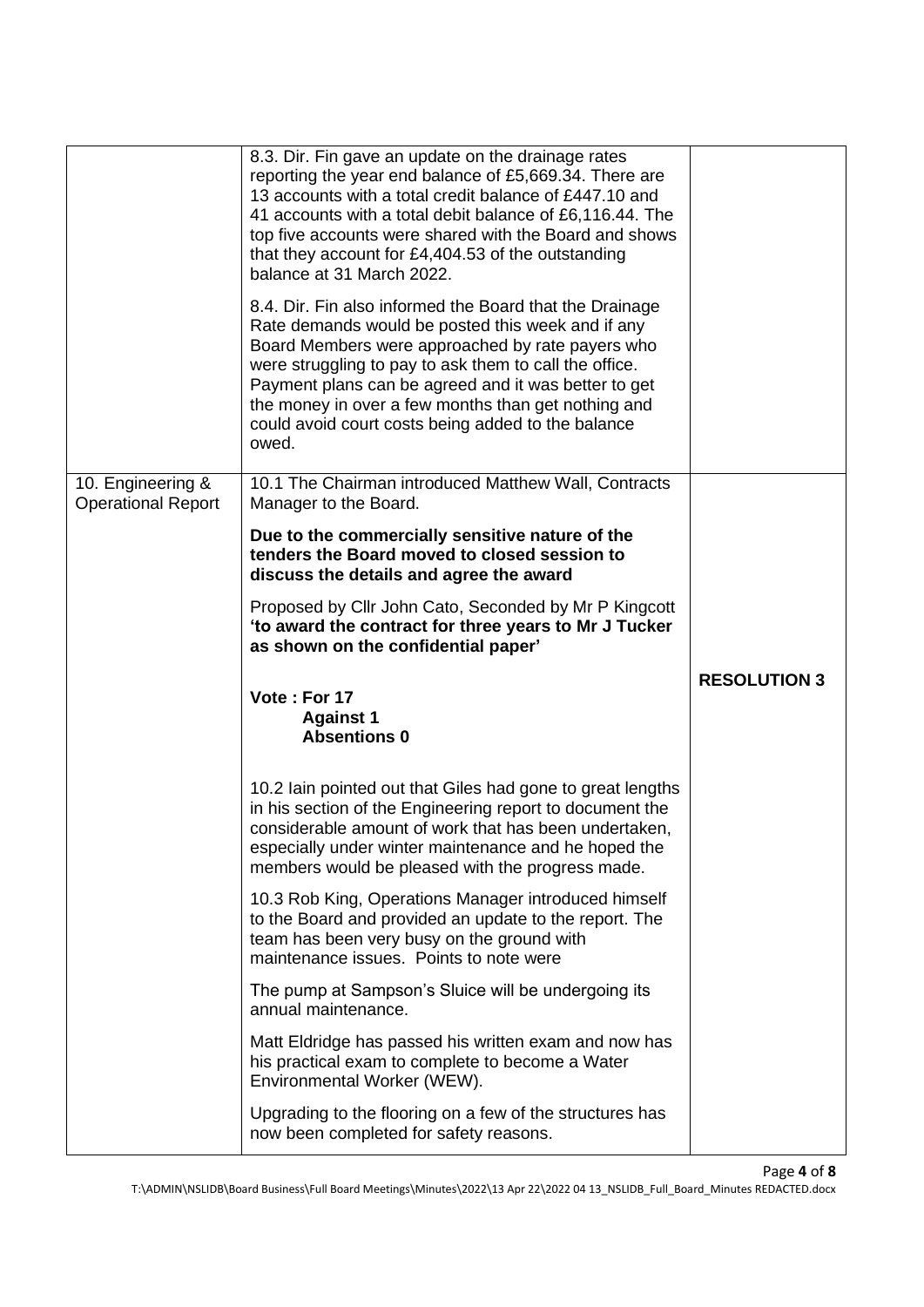|                            | 10.2 Anthony Brinson provided an update on Sampson's<br>Sluice. The electric supply to Sampson's Sluice needs to<br>be renewed due to the work 52 posts that were installed<br>in the track between Sampson's Sluice and Tutts Hill<br>Sluice. These were placed very close to the existing<br>cable and may have caused some damage. This has<br>been classed as a near miss by North Somerset Council<br>who were in charge of the job. The cable is to be replace<br>and will go in the middle of the cycleway, away from the<br>fence. |  |
|----------------------------|--------------------------------------------------------------------------------------------------------------------------------------------------------------------------------------------------------------------------------------------------------------------------------------------------------------------------------------------------------------------------------------------------------------------------------------------------------------------------------------------------------------------------------------------|--|
|                            | 10.3 Matthew Wall raised the issue of the ongoing fuel<br>price increases. We want to be fair to contractors and<br>work with them when we have these kind of events.<br>There was a request for three Board Members from the<br>Finance and Works committee to join the other Boards to<br>discuss this issue.                                                                                                                                                                                                                            |  |
|                            | <b>John Harris</b><br><b>Bob Mitchell</b><br>James Tonkin                                                                                                                                                                                                                                                                                                                                                                                                                                                                                  |  |
|                            | 10.4 Bob Mitchell asked about the Banwell Bypass. Phil<br>Brewin was able to confirm that Board Officers had been<br>involved in a series of meetings and a critical stage in<br>the consultation process regarding the conclusions of<br>impact assessments for the scheme was coming up<br>shortly. The scheme will be submitted for planning<br>approval in the summer.                                                                                                                                                                 |  |
| 11 Environmental<br>Report | 11.1. Phil Brewin presented a paper on strategic<br>environmental challenges and opportunities facing IDBs.<br>The paper included an update on new legislation and<br>developing national and local policies regarding climate<br>change and biodiversity. It also highlighted<br>developments in agricultural payments and the types of<br>actions the Board might wish to include in a reworking of<br>the Board's Biodiversity Action Plan and Water Level<br>Management Plan.                                                          |  |
|                            | 11.2 The Board produced a Biodiversity Action Plan and<br>Water Level Management Plan some time ago and they<br>are now in need of review and updating. This is<br>something that needs to be picked up to show that we<br>are complying with the Environment Act, which requires<br>public bodies to report on their biodiversity work.                                                                                                                                                                                                   |  |
|                            | 11.3 Katherine Gibbons asked whether there is more we<br>can do proactively to engage with young people and<br>schools about the work of the Board and the importance<br>of the environments associated with our waterways and<br>attend schools and talk with them. Phil was sure we<br>could do that and that there is a little bit of that                                                                                                                                                                                              |  |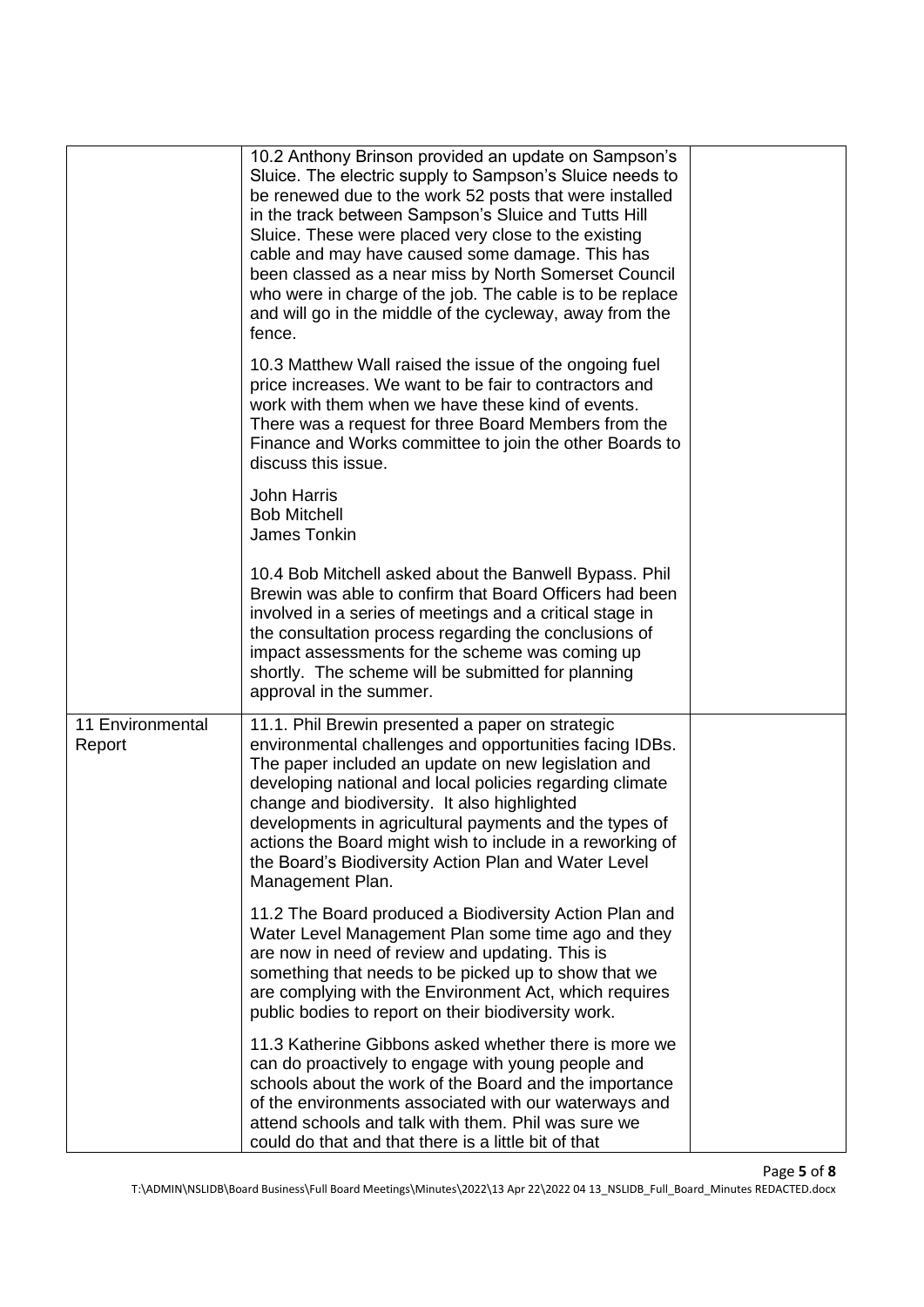|                    | happening already. At a national level ADA has been<br>producing resources that are available to schools.                                                                                                                                                                                                                                                                                                                                                                                                                                                                                                                                                                                                |                                |
|--------------------|----------------------------------------------------------------------------------------------------------------------------------------------------------------------------------------------------------------------------------------------------------------------------------------------------------------------------------------------------------------------------------------------------------------------------------------------------------------------------------------------------------------------------------------------------------------------------------------------------------------------------------------------------------------------------------------------------------|--------------------------------|
|                    | 11.4 John Cato asked/invited the Board to set its own<br>measurable standards/objectives in regard to climate<br>change and biodiversity and then report periodically to<br>the Full Board on these measures. Phil said that ADA<br>are working nationally on metrics. Iain is keen that we do<br>not lose sight of the bigger picture. As a group of boards<br>we are not actively engaging enough with our partners<br>who have their own strategies which are very focussed<br>on a sustainable balance between what is done and the<br>opportunities for the Environment, However, food security<br>and energy security could be really big issues going<br>forward and these must not be forgotten. |                                |
|                    | 11.5 John Harris - it is difficult for us as individual board<br>members to put something forward here and now. What<br>we need is Phil, who is the expert and lain (with his<br>access to RFCC and SRA) to put their heads together<br>and make recommendations on where the Board needs<br>to be going. It was suggested the best place to discuss<br>and develop these items would be the consortium<br><b>Environment Committee.</b>                                                                                                                                                                                                                                                                 | <b>Action</b><br>NSL20220413-1 |
| 12. Risk Review    | 12.1 The Acting CEO talked about two specific risks on<br>the risk register; staffing, which had been discussed<br>earlier in the meeting and fuel costs.                                                                                                                                                                                                                                                                                                                                                                                                                                                                                                                                                |                                |
|                    | 12.2 The fuel costs could have an impact on ability of the<br>Board to undertake its work. Again this was discussed<br>earlier in the meeting and would be discussed further by<br>those three Board members who volunteered to join the<br>other boards in a new sub committee.                                                                                                                                                                                                                                                                                                                                                                                                                         |                                |
| 13. Correspondence | 13.1 ADA had written to the Board about ambassador<br>training on 28 <sup>th</sup> April 2022. It is a free event and any<br>member wishing to become an ambassador for the<br>board please talk with lain.                                                                                                                                                                                                                                                                                                                                                                                                                                                                                              |                                |
|                    | 13.2 We have received guidance from ADA in relation to<br>red/white diesel and the HMRC update. This has been<br>discussed already.                                                                                                                                                                                                                                                                                                                                                                                                                                                                                                                                                                      |                                |
|                    | 13.3 There is a summit on 12 <sup>th</sup> May 2022 entitled<br>Keeping Our Rivers Flowing. This is the second summit.<br>Four places have been reserved for the Boards. If<br>anyone is interested in attending please let lain know.                                                                                                                                                                                                                                                                                                                                                                                                                                                                   |                                |
|                    | 13.4 The ADA newstream. This is a monthly e-mail with<br>news about flood risk, drainage and the drainage board<br>world and associated environmental matters. If you do<br>not get this e-mail and want it please let lain know                                                                                                                                                                                                                                                                                                                                                                                                                                                                         |                                |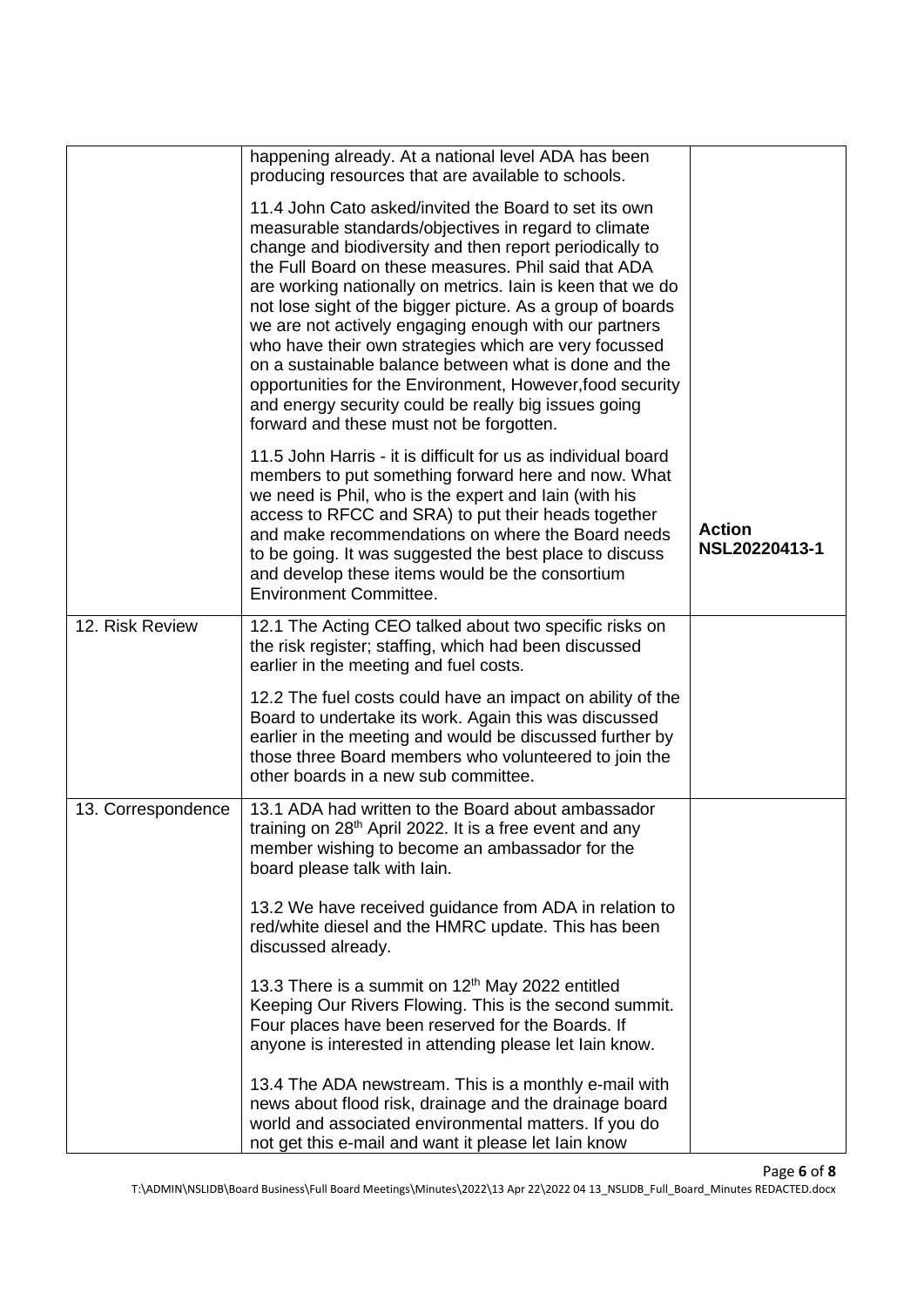| 14. Any Other<br><b>Business</b> | 11.1. The RFO requested that the next Finance and<br>Works meeting to be held on 15 <sup>th</sup> June to be a one item<br>agenda to discuss the accounts. The Full Board meeting<br>is one week later and this approach eliminates any<br>duplication of items within a short space of time.<br>11.2 Tim Bush asked that after two fallow years that a<br>tour of inspection happen this year, sometime in July 22.<br>Cllr R Westwood asked if the back end of Portbury<br>Docks be included in this tour. | <b>Action</b><br>NSL20220413-2 |
|----------------------------------|--------------------------------------------------------------------------------------------------------------------------------------------------------------------------------------------------------------------------------------------------------------------------------------------------------------------------------------------------------------------------------------------------------------------------------------------------------------------------------------------------------------|--------------------------------|
| 15. Date of Next<br>Meeting      | Finance and Works committee – 15 June 2022<br>Full Board 22 June 2022                                                                                                                                                                                                                                                                                                                                                                                                                                        |                                |
|                                  | Meeting closed at 16.05                                                                                                                                                                                                                                                                                                                                                                                                                                                                                      |                                |

## Annex:

A. NSLIDB Board – Table of Outstanding Actions

CHAIR.........................................................DATE ……………………………………..